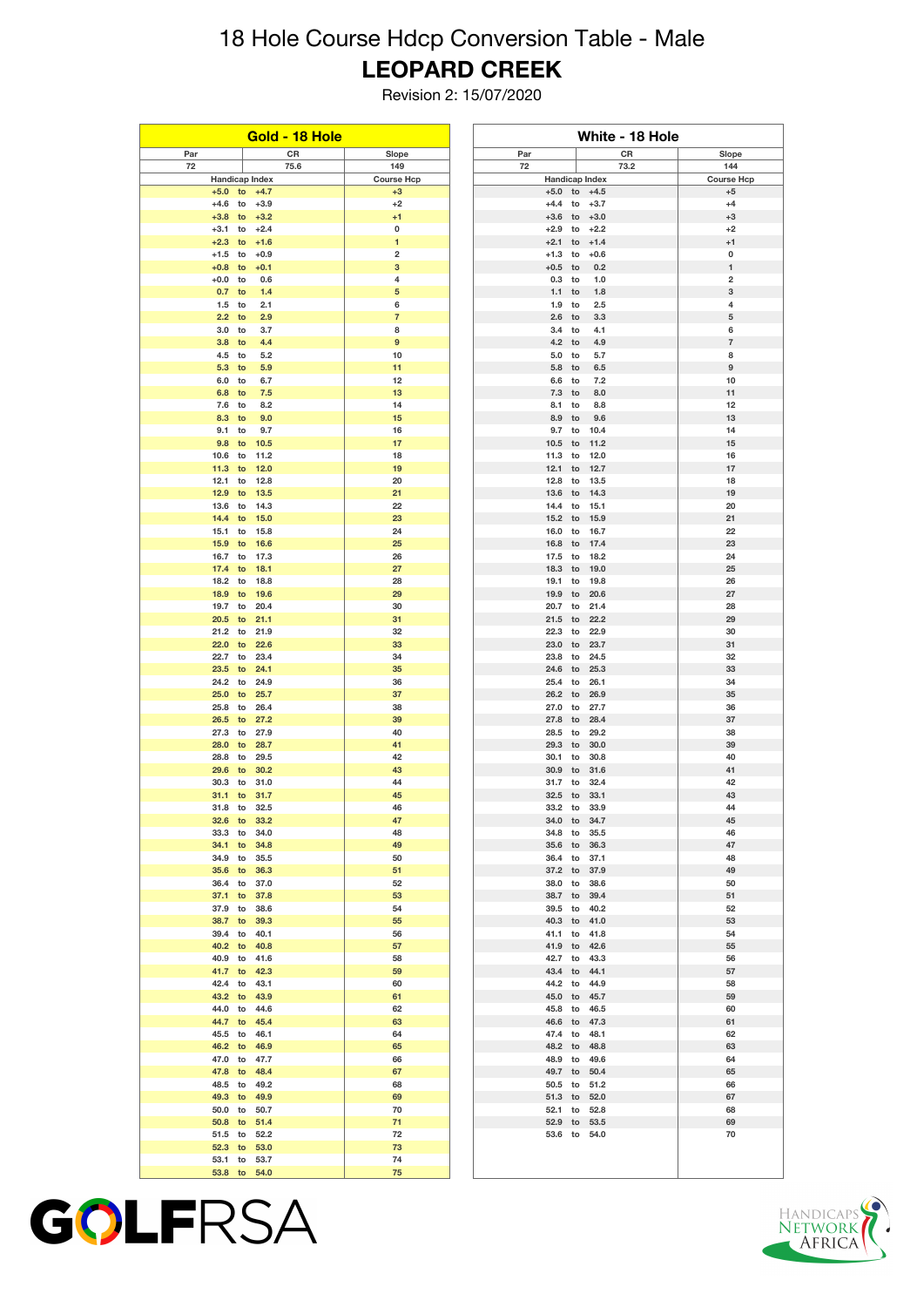## 18 Hole Course Hdcp Conversion Table - Male **LEOPARD CREEK**

Revision 2: 15/07/2020

| Blue - 18 Hole   |                            | Red - 18 Hole           |                                                  |                                |  |
|------------------|----------------------------|-------------------------|--------------------------------------------------|--------------------------------|--|
| Par              | ${\sf CR}$                 | Slope                   | Par                                              | CR<br>Slope                    |  |
| 72               | 70.5                       | 135                     | 72                                               | 129<br>67.9                    |  |
|                  | <b>Handicap Index</b>      | <b>Course Hcp</b>       | <b>Handicap Index</b>                            | <b>Course Hcp</b>              |  |
| $+5.0$           | to $+4.2$                  | $+7$                    | $+5.0$ to $+4.8$                                 | $+10$                          |  |
| $+4.1$<br>$+3.3$ | $+3.4$<br>to<br>to $+2.6$  | $+6$<br>$+5$            | $+4.7$<br>to<br>$+3.9$<br>$+3.0$<br>$+3.8$<br>to | $+9$<br>$+8$                   |  |
| $+2.5$           | $+1.7$<br>to               | $+4$                    | $+2.9$<br>$+2.2$<br>to                           | $+7$                           |  |
| $+1.6$           | $+0.9$<br>to               | $+3$                    | $+1.3$<br>$+2.1$<br>to                           | $+6$                           |  |
| $+0.8$           | to<br>$+0.1$               | $+2$                    | $+1.2$<br>to<br>$+0.4$                           | $+5$                           |  |
| $+0.0$           | to<br>0.8                  | $+1$                    | $+0.3$<br>to<br>0.5                              | $+4$                           |  |
| 0.9              | to<br>1.6                  | 0                       | 0.6<br>1.4<br>to                                 | $+3$                           |  |
| 1.7              | to<br>2.5                  | 1                       | 1.5<br>to<br>2.2                                 | $+2$                           |  |
| 2.6<br>3.4       | 3.3<br>to<br>4.1<br>to     | $\mathbf 2$<br>3        | 2.3<br>3.1<br>to<br>3.2<br>4.0<br>to             | $+1$<br>$\bf{0}$               |  |
| 4.2              | 5.0<br>to                  | 4                       | 4.9<br>4.1<br>to                                 | 1                              |  |
| 5.1              | 5.8<br>to                  | 5                       | 5.0<br>5.7<br>to                                 | $\overline{2}$                 |  |
| 5.9              | to<br>6.6                  | 6                       | 5.8<br>6.6<br>to                                 | 3                              |  |
| 6.7              | 7.5<br>to                  | $\overline{\mathbf{7}}$ | 6.7<br>7.5<br>to                                 | 4                              |  |
| 7.6              | to<br>8.3                  | 8                       | 8.4<br>7.6<br>to                                 | 5                              |  |
| 8.4<br>9.3       | 9.2<br>to<br>10.0<br>to    | 9<br>10                 | 9.2<br>8.5<br>to<br>9.3<br>10.1<br>to            | 6<br>$\overline{\mathfrak{c}}$ |  |
| 10.1             | 10.8<br>to                 | 11                      | 11.0<br>10.2<br>to                               | 8                              |  |
| 10.9             | 11.7<br>to                 | 12                      | 11.1<br>11.9<br>to                               | 9                              |  |
| 11.8             | 12.5<br>to                 | 13                      | 12.0<br>12.7<br>to                               | 10                             |  |
| 12.6             | to<br>13.3                 | 14                      | 12.8<br>13.6<br>to                               | 11                             |  |
| 13.4             | to<br>14.2                 | 15                      | 13.7<br>14.5<br>to                               | 12                             |  |
| 14.3             | 15.0<br>to                 | 16                      | 14.6<br>15.4<br>to                               | 13                             |  |
| 15.1<br>16.0     | to<br>15.9<br>16.7<br>to   | 17<br>18                | 15.5<br>16.2<br>to<br>17.1<br>16.3<br>to         | 14<br>15                       |  |
| 16.8             | 17.5<br>to                 | 19                      | 17.2<br>18.0<br>to                               | 16                             |  |
| 17.6             | 18.4<br>to                 | 20                      | 18.9<br>18.1<br>to                               | 17                             |  |
| 18.5             | 19.2<br>to                 | 21                      | 19.0<br>19.7<br>to                               | 18                             |  |
| 19.3             | 20.0<br>to                 | 22                      | 19.8<br>20.6<br>to                               | 19                             |  |
| 20.1             | 20.9<br>to                 | 23                      | 20.7<br>21.5<br>to                               | 20                             |  |
| 21.0<br>21.8     | 21.7<br>to<br>22.5<br>to   | 24<br>25                | 22.4<br>21.6<br>to<br>22.5<br>23.3<br>to         | 21<br>22                       |  |
| 22.6             | 23.4<br>to                 | 26                      | 23.4<br>24.1<br>to                               | 23                             |  |
| 23.5             | 24.2<br>to                 | 27                      | 25.0<br>24.2<br>to                               | 24                             |  |
| 24.3             | 25.1<br>to                 | 28                      | 25.9<br>25.1<br>to                               | 25                             |  |
| 25.2             | 25.9<br>to                 | 29                      | 26.0<br>26.8<br>to                               | 26                             |  |
| 26.0             | 26.7<br>to                 | 30                      | 26.9<br>to<br>27.6                               | 27                             |  |
| 26.8<br>27.7     | 27.6<br>to<br>28.4<br>to   | 31<br>32                | 27.7<br>to<br>28.5<br>28.6<br>to<br>29.4         | 28<br>29                       |  |
| 28.5             | 29.2<br>to                 | 33                      | 29.5<br>30.3<br>to                               | 30                             |  |
| 29.3             | 30.1<br>to                 | 34                      | 31.1<br>30.4<br>to                               | 31                             |  |
| 30.2             | 30.9<br>to                 | 35                      | 31.2<br>32.0<br>to                               | 32                             |  |
| 31.0             | 31.8<br>to                 | 36                      | 32.9<br>32.1<br>to                               | 33                             |  |
| 31.9 to<br>32.7  | 32.6                       | 37                      | 33.0<br>33.8<br>to                               | 34                             |  |
| 33.5 to          | 33.4<br>to<br>34.3         | 38<br>39                | 33.9<br>34.6<br>to<br>34.7 to<br>35.5            | 35<br>36                       |  |
| 34.4             | 35.1<br>to                 | 40                      | 36.4<br>35.6<br>to                               | 37                             |  |
| 35.2 to          | 35.9                       | 41                      | 36.5 to<br>37.3                                  | 38                             |  |
| 36.0             | 36.8<br>to                 | 42                      | 37.4 to<br>38.1                                  | 39                             |  |
| 36.9 to          | 37.6                       | 43                      | 38.2 to<br>39.0                                  | 40                             |  |
| 37.7             | 38.5<br>to                 | 44                      | 39.1<br>39.9<br>to                               | 41                             |  |
| 38.6<br>39.4     | to<br>39.3<br>40.1<br>to   | 45<br>46                | 40.0 to<br>40.8<br>40.9<br>to<br>41.6            | 42<br>43                       |  |
| 40.2 to          | 41.0                       | 47                      | 41.7 to<br>42.5                                  | 44                             |  |
| 41.1             | 41.8<br>to                 | 48                      | 42.6<br>to<br>43.4                               | 45                             |  |
|                  | 41.9 to 42.6               | 49                      | 43.5 to<br>44.3                                  | 46                             |  |
| 42.7             | 43.5<br>to                 | 50                      | 44.4 to<br>45.1                                  | 47                             |  |
|                  | 43.6 to 44.3               | 51                      | 45.2 to<br>46.0                                  | 48                             |  |
| 44.4             | 45.1<br>to<br>45.2 to 46.0 | 52<br>53                | 46.1<br>46.9<br>to<br>47.0 to<br>47.8            | 49<br>50                       |  |
| 46.1 to          | 46.8                       | 54                      | 47.9 to<br>48.7                                  | 51                             |  |
|                  | 46.9 to 47.7               | 55                      | 48.8 to<br>49.5                                  | 52                             |  |
| 47.8             | 48.5<br>to                 | 56                      | 49.6 to<br>50.4                                  | 53                             |  |
|                  | 48.6 to 49.3               | 57                      | 50.5 to<br>51.3                                  | 54                             |  |
| 49.4 to          | 50.2                       | 58                      | 51.4 to<br>52.2                                  | 55                             |  |
| 50.3 to          | 51.0                       | 59                      | 52.3 to<br>53.0                                  | 56                             |  |
| 51.1<br>51.9     | 51.8<br>to<br>52.7<br>to   | 60<br>61                | 53.1 to<br>53.9<br>54.0<br>to<br>54.0            | 57<br>58                       |  |
| 52.8             | to<br>53.5                 | 62                      |                                                  |                                |  |
| 53.6             | 54.0<br>to                 | 63                      |                                                  |                                |  |
|                  |                            |                         |                                                  |                                |  |